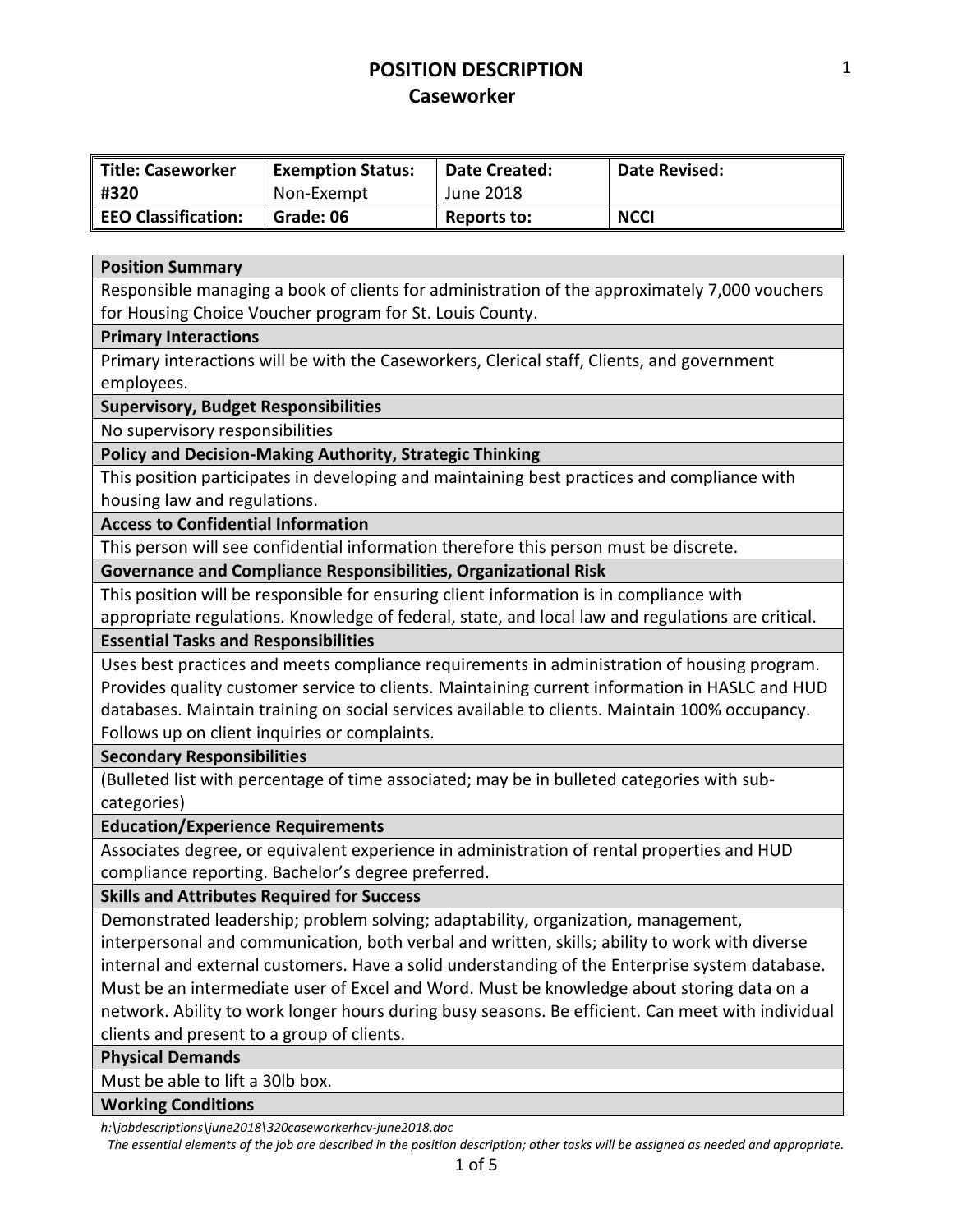# **POSITION DESCRIPTION**

### **Caseworker**

This job includes desk duties, (primarily seated), and visits to sites and to public meetings.

\_\_\_\_\_\_\_\_\_\_\_\_\_\_\_\_\_\_\_\_\_\_\_\_\_\_\_\_\_\_\_\_\_\_\_\_\_\_\_\_\_\_\_\_\_\_\_\_\_\_\_\_\_\_\_\_\_\_\_\_\_\_\_\_\_\_\_\_\_\_\_

# **Environmental Factors**

(There are times of year where workload is extensive.)

**Disclaimer:** The above statements are intended to describe the general nature and level of work being performed. They are not intended to be an exhaustive list of responsibilities, duties and skills required.

\_\_\_\_\_\_\_\_\_\_\_\_\_\_\_\_\_\_\_\_\_\_\_\_\_\_\_\_\_\_\_\_\_\_\_\_\_\_\_\_\_\_\_\_\_\_\_\_\_\_\_\_\_\_\_\_\_\_\_\_\_\_\_\_\_\_\_\_\_\_\_\_\_\_\_\_\_\_\_\_

\_\_\_\_\_\_\_\_\_\_\_\_\_\_\_\_\_\_\_\_\_\_\_\_\_\_\_\_\_\_\_\_\_\_\_\_\_\_\_\_\_\_\_\_\_\_\_\_\_\_\_\_\_\_\_\_\_\_\_\_\_\_\_\_\_\_\_\_\_\_\_\_\_\_\_\_\_\_\_\_

\_\_\_\_\_\_\_\_\_\_\_\_\_\_\_\_\_\_\_\_\_\_\_\_\_\_\_\_\_\_\_\_\_\_\_\_\_\_\_\_\_\_\_\_\_\_\_\_\_\_\_\_\_\_\_\_\_\_\_\_\_\_\_\_\_\_\_\_\_\_\_\_\_\_\_\_\_\_\_\_

Employee Signature and Date (optional)

Manager Signature and Date

HR Signature and Date

\_\_\_\_\_\_\_\_\_\_\_\_\_\_\_

\_\_\_\_\_\_\_\_\_\_\_\_\_\_\_

\_\_\_\_\_\_\_\_\_\_\_\_\_\_\_

CEO Signature and Date

*h:\jobdescriptions\june2018\320caseworkerhcv-june2018.doc*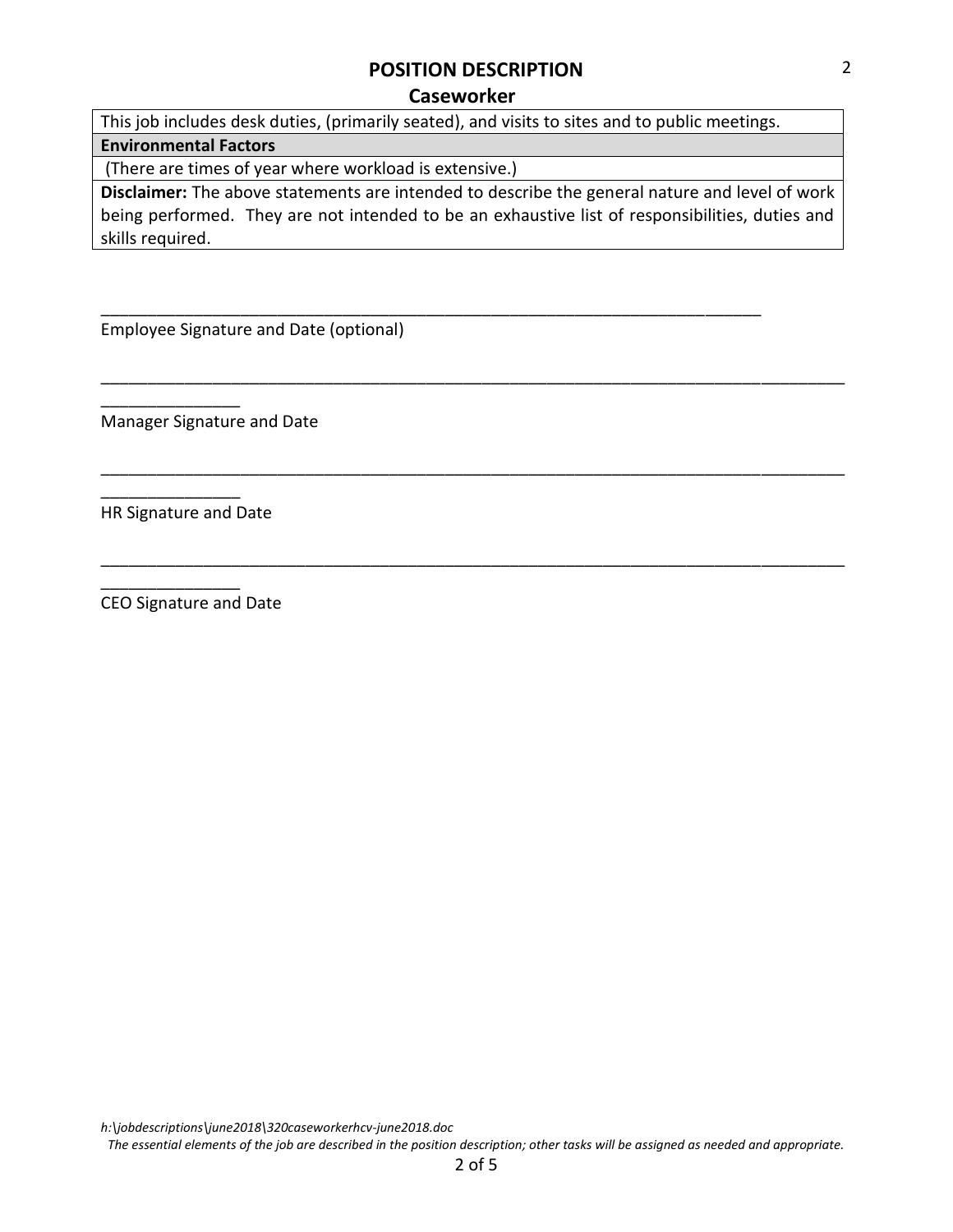Selected sample of duties detail

- Advisor to team supervisor
- All correspondence to clients and landlords
- Answers emails from other staff, tenants, landlords, general public
- Attend hearings, if needed
- Calculate unreported income, notify client of amount of URI, and schedule hearing, process repayment agreement
- Certifies and recertifies participants
- Completes all needed transactions for individual caseload in a timely manner, i.e., recertifications, check holds, interim exams, unreported income, and
- Corrections of audits
- Determine unreported income
- Determines eligibility
- Determines income eligibility of waiting list clients
- Determines violations of guidelines and takes action
- EIV-Runs and evaluates on each client with an appointment
- Enter the debt and repayment agreement into Yardi
- Find and correct any HAP payment discrepancies
- Handles client complaints and inquiries
- Hearing actions and correspondence, fraud investigations
- Investigates fraud
- Inspection blue slips-takes appropriate action
- Interviews, collects, and processes data for waiting list clients and active clients
- Knowledge of federal HUD guidelines
- Lobby walk-ins, as needed
- Looks for ways to move clients off the program e.g., mobility
- Looks for ways to save clients rather than remove from program.
- Maintain caseload of approx. 475-500 clients
- Maintains relationship with inspector regarding units
- Mediator between landlord and tenant
- Monitor all repayment agreements
- Performs other duties pertaining to Rental Assistance Program as assigned by Supervisor.
- Phone calls from tenants and landlords
- Processes documents from tenants and landlords for:
- Processes-Interim changes
- Processes-Move outs

*h:\jobdescriptions\june2018\320caseworkerhcv-june2018.doc*

*The essential elements of the job are described in the position description; other tasks will be assigned as needed and appropriate.*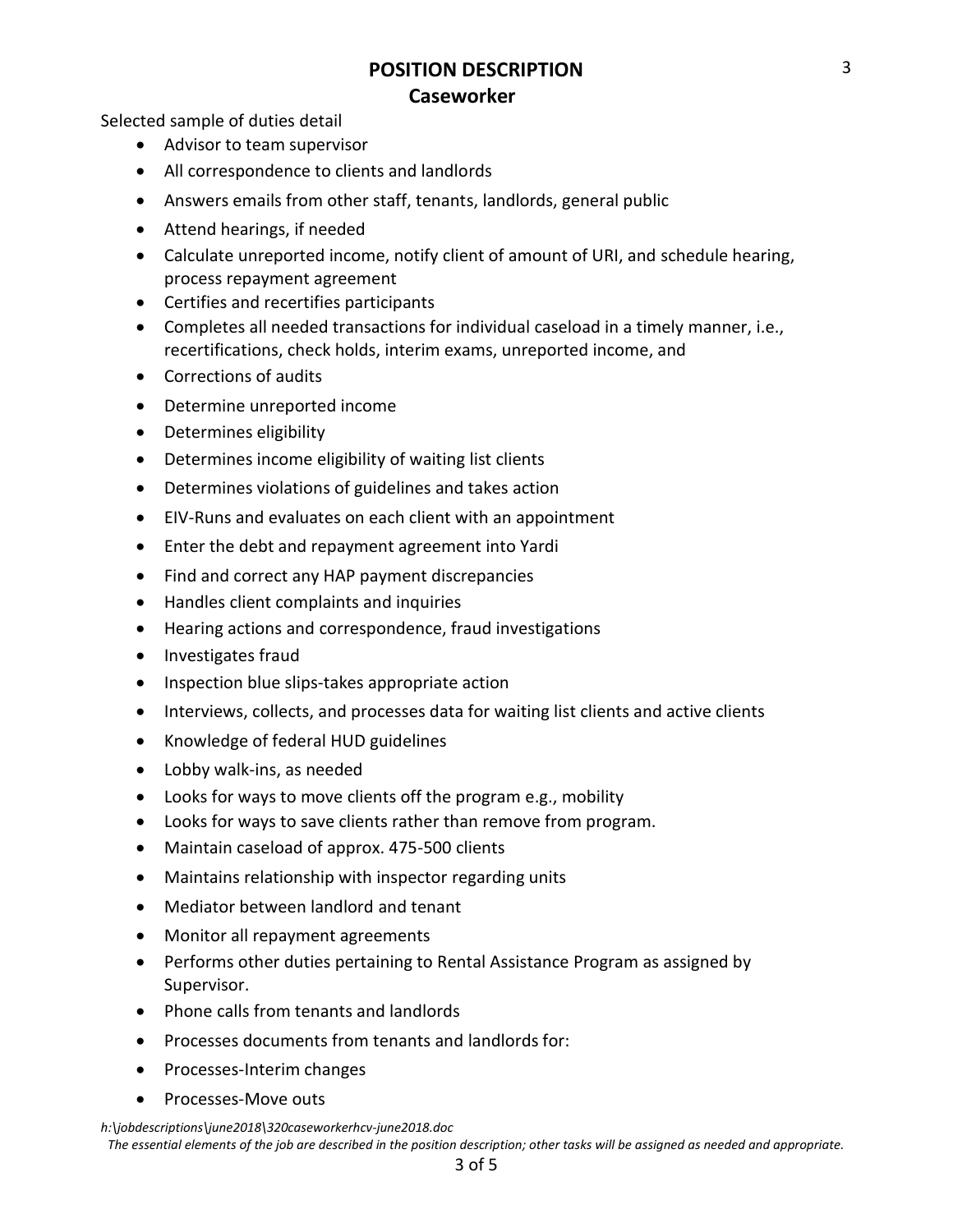- Processes-Moves
- Processes-News
- Processes-Re-certifications
- Processing affordability on each client that moves
- Processing extensions to voucher when needed
- Provides training for staff in federal regulations and department policies and procedures
- Report client and tenant information databases promptly
- Request Relia-cards
- Reviews HUD website, Federal Register, and other relevant sources regularly to maintain regulatory commitments
- Schedule recertification appointments
- Send notice to clients that are not keeping repayment agreements
- Send renewals to landlords
- Solves day to day problems between tenant and landlord.
- Speaks at briefings each month
- Submit documents for client to port out of Agency
- Terminate clients that have not been paying on repayment agreements
- Timesheets
- Various meetings
- Works briefings each month with other team members